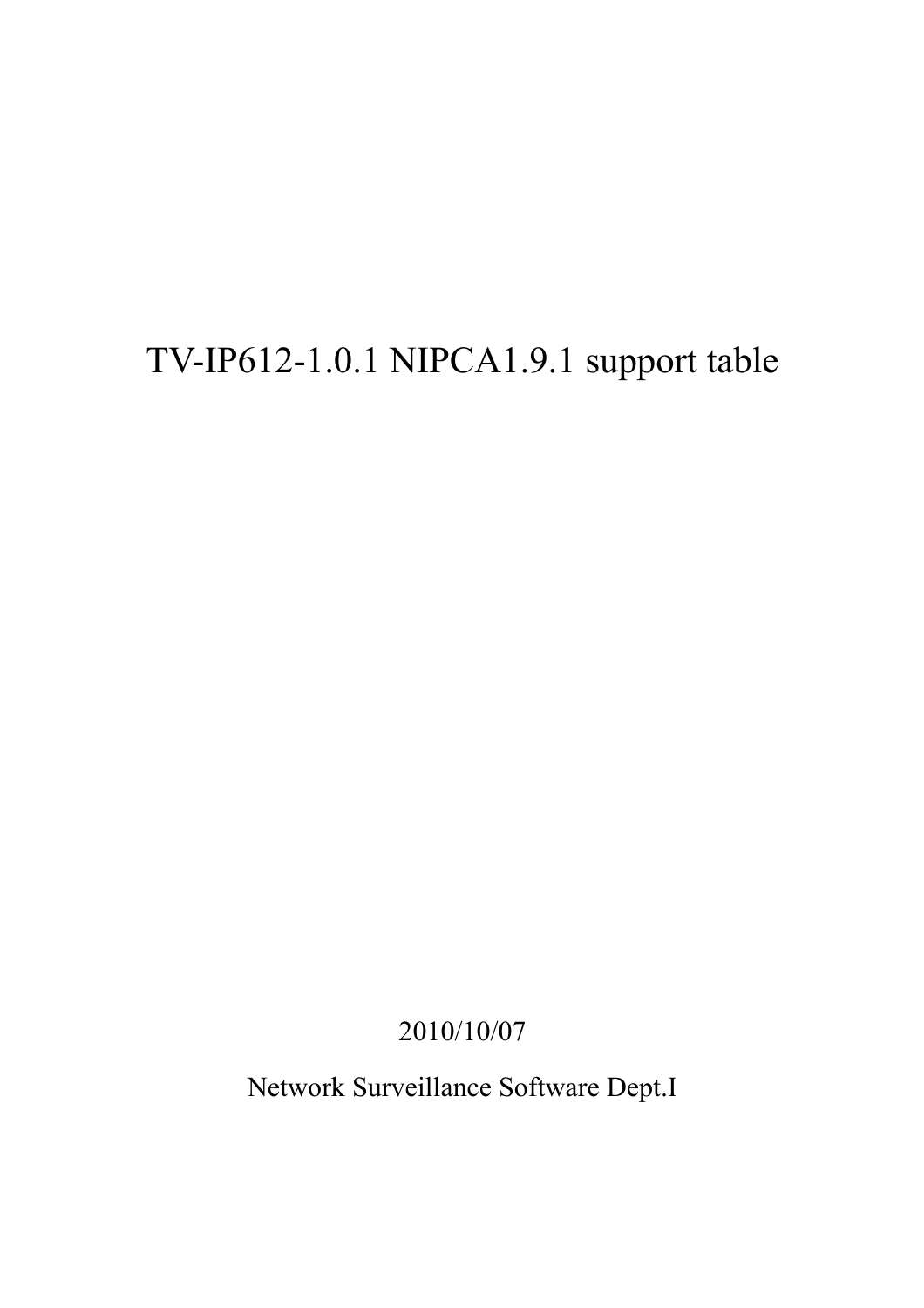## **Revision**

| Version | Date       | Author     | Comment                                                                                                                                        |  |  |
|---------|------------|------------|------------------------------------------------------------------------------------------------------------------------------------------------|--|--|
| 1.9.1   | 2010/7/7   | Rudy Chung | 3.5.3. Newly add get Recorder action                                                                                                           |  |  |
|         |            |            | 3.5.4. Newly add set Recorder action                                                                                                           |  |  |
|         |            |            | 3.5.5. Newly add get Snapshot action                                                                                                           |  |  |
|         |            |            | 3.5.6. Newly add set Snapshot action                                                                                                           |  |  |
|         |            |            | 3.5.7. Newly add get Alarm out action                                                                                                          |  |  |
|         |            |            | 3.5.8. Newly add set alarm out action                                                                                                          |  |  |
|         |            |            | 5.1.13 get, set the type of focus function: auto focus or manual focus<br>5.1.14 adjust the focus manually, focus in or focus out from current |  |  |
|         |            |            |                                                                                                                                                |  |  |
|         |            |            | position                                                                                                                                       |  |  |
|         |            |            | Remove unsupport list.                                                                                                                         |  |  |
|         |            |            | Fix wording and wrong statements.                                                                                                              |  |  |
| 1.8     | 2010/4/15  | Ryan Hsu   | 4.1.8 Modify audio uploading method<br>3.7 Update whole SD card section.                                                                       |  |  |
|         |            |            | 3.5.11 Add enable, prefix and interval field.                                                                                                  |  |  |
|         |            |            | 3.5.13 Add enable field.                                                                                                                       |  |  |
|         |            |            | 3.5.15 Add enable field.                                                                                                                       |  |  |
| 1.7     | 2009/09/18 | Ryan Hsu   | 3.3.18, 3.3.19 add authentication control for live video and snapshot                                                                          |  |  |
|         |            |            | 5.1.10, 5.1.11 add Auto Patrol/Auto Pan for PTZ control function                                                                               |  |  |
|         |            |            | 5.1.12 Configure auot patrol preset sequence order.                                                                                            |  |  |
|         |            |            | 3.6.5 add example html to submit firmware to ip camera.                                                                                        |  |  |
|         |            |            | 4.1.2 add 'profileid' optional parameter.                                                                                                      |  |  |
|         |            |            | 4.1.3 change this section to MPEG-4 elementary stream CGI.                                                                                     |  |  |
|         |            |            | 4.1.5, 4.1.6, 4.1.9 refine the description of parameter "profileid".                                                                           |  |  |
|         |            |            | 3.3.4, 3.3.5, 3.3.6 add sharpness                                                                                                              |  |  |
|         |            |            | 3.4.14 add wireless strength function                                                                                                          |  |  |
| 1.6     | 2009/03/09 | Ryan Hsu   | 3.3.5, 3.3.6 add videoinformat for some video server models.                                                                                   |  |  |
|         |            |            | 3.3.13 add reset sensor to default configuration' function.                                                                                    |  |  |
|         |            |            | 5.1.1 add item "customizedhome" to indicate whether camera support 5.1.9                                                                       |  |  |
|         |            |            | function or not.                                                                                                                               |  |  |
|         |            |            | 5.1.9 Add PTZ home manifest command.                                                                                                           |  |  |
| 1.5     | 2008/11/24 | Ryan Hsu   | 3.4.1 add httpexternalport, rtspport and rtspexternalport                                                                                      |  |  |
|         |            |            | 3.5.3, 3.5.4 change 'actions' and 'action' keyword to be 'handlers'                                                                            |  |  |
|         |            |            | and 'handler'                                                                                                                                  |  |  |
|         |            |            | 4.1.2 change MJPG boundary string to resolve Safari's bug                                                                                      |  |  |
|         |            |            | 5.2.1 unify the speed range to 1-10                                                                                                            |  |  |
|         |            |            | 7.1.1-7.1.3 to support customized url entry of RTSP live stream.                                                                               |  |  |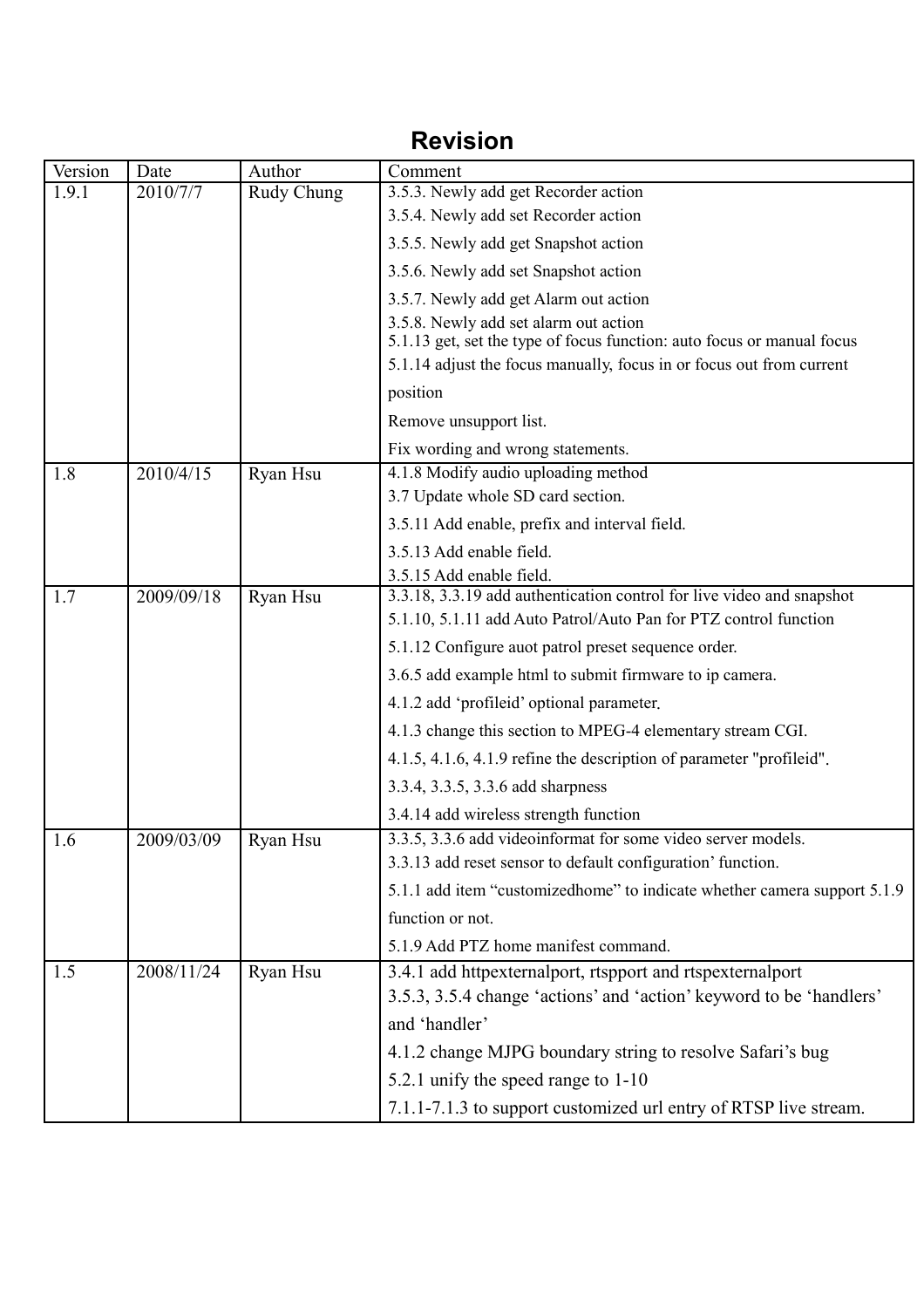Firmware version: 1.0.1-4702 NIPCA version: 1.9.1

Test command:

In Linux:

```
Notes, please add "-u <user>:<password>" for the authentication of admin.
```
Get request:

curl -u admin:admin<http://172.19.150.89/XXXX/XXXX.cgi>

Set request:

HTTP GET request:

curl -u admin:admin<http://172.19.150.89/XXXX/XXXX.cgi>

-d"name=CS-637N&location=MyRoom" -G -v

HTTP POST request:

curl -u admin:admin<http://172.19.150.89/XXXX/XXXX.cgi>

-d"name=CS-637N&location=MyRoom" -v

In Windows:

Get request:

Input the URL: http://172.19.150.89/config/camera\_info.cgi in browser.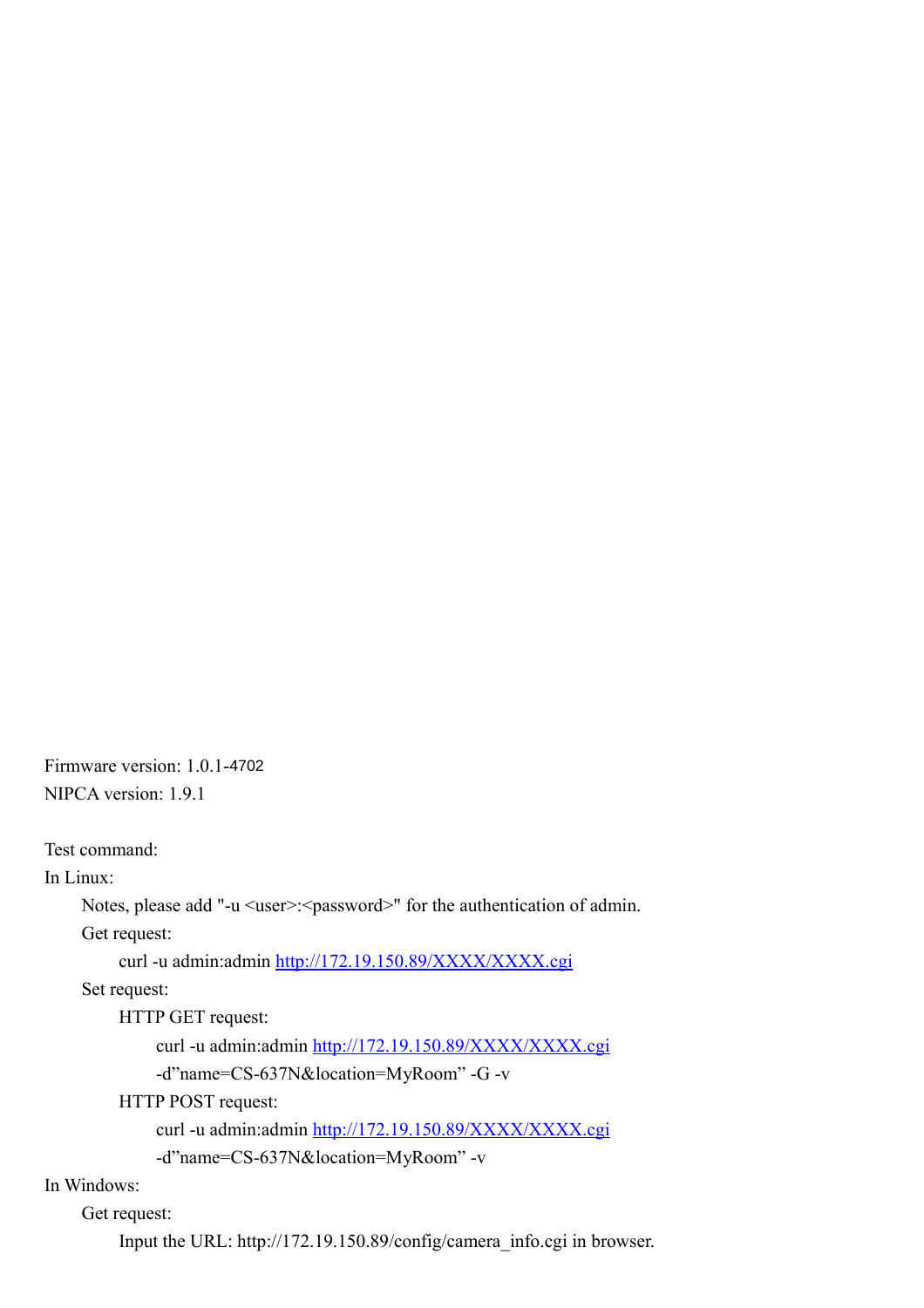Set request:

Input the URL: http://172.19.150.89/config/camera\_info.cgi?name=CS637N&location=Classroom in browser.

Note:

NIY : Not Implement Yet

NA : Not Available (No this functionality in this IPCAM.)

| Chapter            | <b>CGI</b>                                                                                                                                                                                                                                                                                                                                                                                                     | Support        | Comment                                                                                                                                                                                                                                                                                                    |
|--------------------|----------------------------------------------------------------------------------------------------------------------------------------------------------------------------------------------------------------------------------------------------------------------------------------------------------------------------------------------------------------------------------------------------------------|----------------|------------------------------------------------------------------------------------------------------------------------------------------------------------------------------------------------------------------------------------------------------------------------------------------------------------|
| 3.1.1              | /common/info.cgi                                                                                                                                                                                                                                                                                                                                                                                               | <b>PARTIAL</b> | No support product, brand and<br>nipca fields.                                                                                                                                                                                                                                                             |
| 3.1.2              | /users/verify.cgi                                                                                                                                                                                                                                                                                                                                                                                              | <b>NIY</b>     |                                                                                                                                                                                                                                                                                                            |
| 3.1.3              | /config/camera_info.cgi                                                                                                                                                                                                                                                                                                                                                                                        | <b>FULL</b>    |                                                                                                                                                                                                                                                                                                            |
| $\overline{3.1.4}$ | /config/camera_info.cgi<br>-d"name=SF1301&location=MyRoom"<br>/config/camera info.cgi -d"name=sf1301& location="                                                                                                                                                                                                                                                                                               | <b>FULL</b>    | Max length $=$ 36 characters                                                                                                                                                                                                                                                                               |
|                    | config/camera info.cgi                                                                                                                                                                                                                                                                                                                                                                                         |                |                                                                                                                                                                                                                                                                                                            |
|                    | -d"name=&location=MyRoom"                                                                                                                                                                                                                                                                                                                                                                                      |                |                                                                                                                                                                                                                                                                                                            |
| 3.1.5              | /config/datetime.cgi                                                                                                                                                                                                                                                                                                                                                                                           | <b>FULL</b>    |                                                                                                                                                                                                                                                                                                            |
| 3.1.6              | /config/datetime.cgi<br>-d"method=2&timezone=66&date=2009-04-<br>22&time=14:09:30&dstenable=no&dstauto=no&offset<br>$= -1:30"$<br>/config/datetime.cgi<br>-d"method=1&timeserver=ntp1.dlink.com&timezone=<br>66&dstenable=no&dstauto=no&offset=%2b1:30"<br>/config/datetime.cgi<br>-d"method=0&timezone=66&dstenable=yes&dstauto=<br>no&offset=-<br>1:30&starttime=4.5.3/17:30:00&stoptime=5.5.5/18:30:<br>00" | <b>FULL</b>    | 1. The offset can be positive or<br>negative. Range: -2:00, -1:30,<br>$-1:00, -00:30, 00:30, 1:00, 1:30,$<br>2:00.<br>2. Set date and time about 5<br>seconds. Set daylight saving<br>about 11 seconds. Set NTP<br>about 17 seconds.                                                                       |
| 3.2.1              | /config/user_list.cgi<br>/config/user_list.cgi -d"name=admin"                                                                                                                                                                                                                                                                                                                                                  | <b>FULL</b>    |                                                                                                                                                                                                                                                                                                            |
| 3.2.2              | Modify the password of admin:<br>/config/user mod.cgi<br>-d"name=admin&password=YWRtaW5z&group=Ad<br>ministrator"<br>curl -u admin:admins<br>http://172.19.148.79/config/user_list.cgi<br>-d"name=admin"<br>Add an user:<br>curl -u admin:admin<br>http://172.19.148.79/config/user_mod.cgi<br>-d"name=admins&password=YWRtaW5z&group=Us<br>ers"                                                               | <b>PARTIAL</b> | 1. You can't add a user into the<br>Administrator group.<br>2. The password of admin can't<br>be set to empty.<br>3. User name maximum length:<br>30 characters.<br>User name minimum length: 1<br>character.<br>4. Password maximum length:<br>30 characters.<br>Password minimum length: 0<br>character. |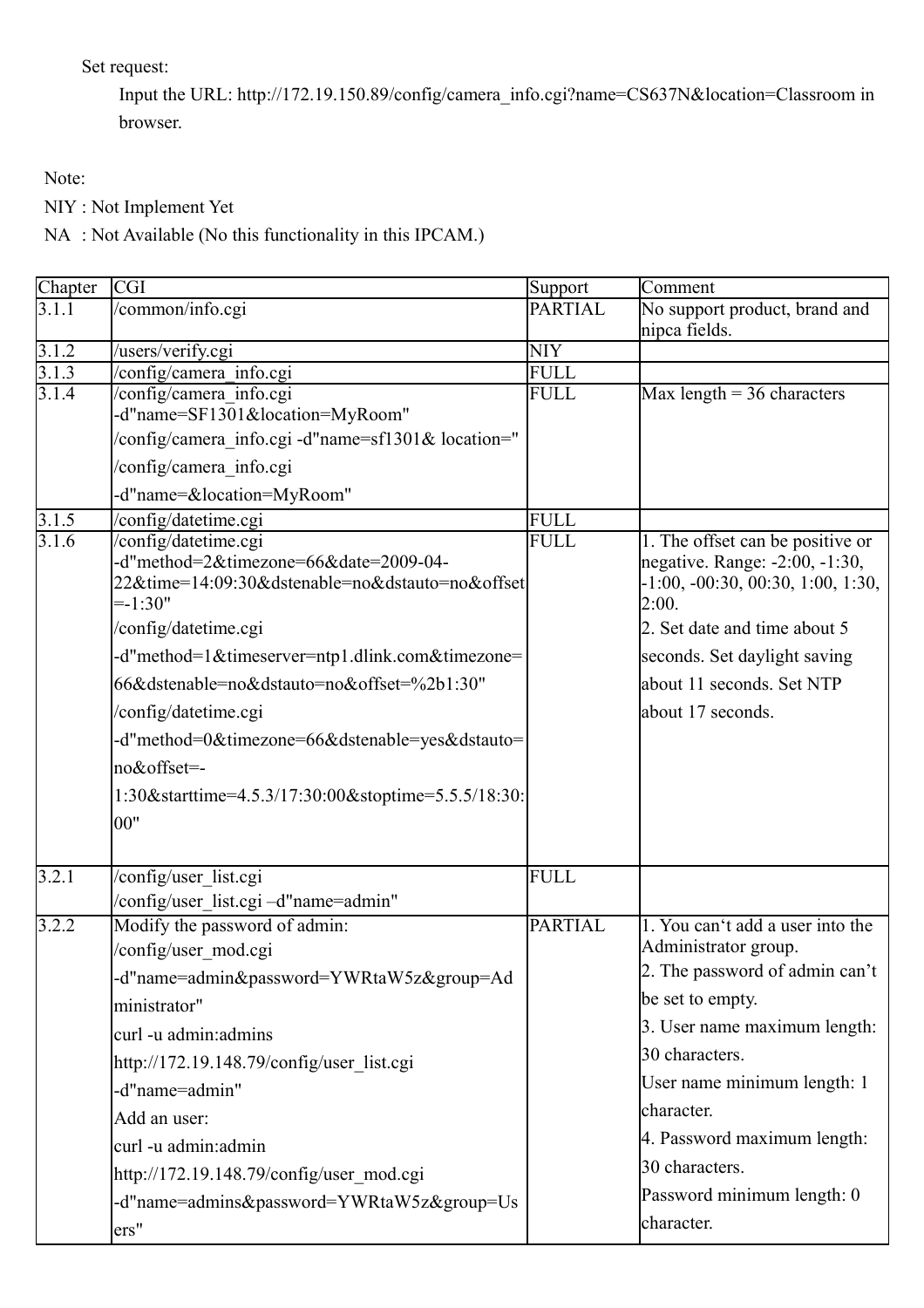|                    | curl -u admin:admin                                                                                                                              |                | 5. No support group field.                                                                                                                                                                                                                                                                                                                                                                                                                                                    |
|--------------------|--------------------------------------------------------------------------------------------------------------------------------------------------|----------------|-------------------------------------------------------------------------------------------------------------------------------------------------------------------------------------------------------------------------------------------------------------------------------------------------------------------------------------------------------------------------------------------------------------------------------------------------------------------------------|
|                    | http://172.19.148.79/config/user_list.cgi                                                                                                        |                |                                                                                                                                                                                                                                                                                                                                                                                                                                                                               |
|                    | -d"name=admins"                                                                                                                                  |                |                                                                                                                                                                                                                                                                                                                                                                                                                                                                               |
| $\sqrt{3.2.3}$     | /config/user_list.cgi                                                                                                                            | <b>FULL</b>    |                                                                                                                                                                                                                                                                                                                                                                                                                                                                               |
|                    | /config/user_del.cgi -d"name=admins"                                                                                                             |                |                                                                                                                                                                                                                                                                                                                                                                                                                                                                               |
|                    | /config/user_list.cgi                                                                                                                            |                |                                                                                                                                                                                                                                                                                                                                                                                                                                                                               |
| 3.2.4              | /config/group_list.cgi                                                                                                                           | <b>NIY</b>     |                                                                                                                                                                                                                                                                                                                                                                                                                                                                               |
| $3.\overline{3.1}$ | /config/stream info.cgi                                                                                                                          | <b>PARTIAL</b> | No support /video/video.cgi (no                                                                                                                                                                                                                                                                                                                                                                                                                                               |
|                    |                                                                                                                                                  |                | vprofileformat field).                                                                                                                                                                                                                                                                                                                                                                                                                                                        |
| 3.3.2              | /config/video.cgi -d"profileid=1"                                                                                                                | <b>PARTIAL</b> | No support /video/video.cgi (no<br>vprofileformat field).                                                                                                                                                                                                                                                                                                                                                                                                                     |
| 3.3.3              | /config/video.cgi<br>-d"profileid=1&resolution=640x480&bitrate=2048&c<br>odec=MPEG4&framerate=30"                                                | <b>PARTIAL</b> | 1. No support goplength field.<br>2. The quality field is only used<br>in MJPEG codec type.<br>3. The bitrate field is only used<br>in MPEG4 codec type.<br>4. The quality field has the<br>following define:<br>setting getting(response)<br>$01~60(0)$ 55<br>$61~1/70(1)$ 65<br>$71 - 80(2)$ 75<br>$81 - 90(3)$ 85<br>$91~100(4)$ 95<br>5. The codec type of profile3 is<br>always MJPEG.<br>6. The codec type of profile4 is<br>always MPEG4.<br>7. After setting changed, |
| 3.3.4              | /config/sensor_info.cgi                                                                                                                          | <b>FULL</b>    | IPCAM will reboot.                                                                                                                                                                                                                                                                                                                                                                                                                                                            |
| 3.3.5              | /config/sensor.cgi                                                                                                                               | <b>PARTIAL</b> | No support maxexposuretime.                                                                                                                                                                                                                                                                                                                                                                                                                                                   |
| 3.3.6              | /config/sensor.cgi<br>-d"brightness=50&contrast=50&saturation=50&hue=5                                                                           | <b>PARTIAL</b> | No support maxexposuretime.<br>To use this CGI, you need to set                                                                                                                                                                                                                                                                                                                                                                                                               |
|                    | 0&whitebalance=disable&flicker=auto&autoexposure<br>=no&backlightcomp=no&noisereduction=high&flip=<br>off&mirror=off&autogainctrl=yes&color=yes" |                | the field value according to 3.3.4<br>sensor_info.cgi.                                                                                                                                                                                                                                                                                                                                                                                                                        |
| 3.3.7              | /config/audio.cgi -d"profileid=1"                                                                                                                | NA             |                                                                                                                                                                                                                                                                                                                                                                                                                                                                               |
| 3.3.8              | /config/audio.cgi<br>-d"profileid=1&codec=PCM&samplerate=8&channel<br>$=1$ &bitrate=128"                                                         | <b>NIY</b>     |                                                                                                                                                                                                                                                                                                                                                                                                                                                                               |
| 3.3.9              | /config/mic.cgi                                                                                                                                  | <b>FULL</b>    |                                                                                                                                                                                                                                                                                                                                                                                                                                                                               |
| 3.3.10             | /config/mic.cgi -d"enable=no"<br>/config/mic.cgi -d"volume=80"                                                                                   | <b>FULL</b>    | Volume value is limited in:<br>$[0, 10, 20, 30, 40, 50, 60, 70, 80, 90, 10]$<br>10                                                                                                                                                                                                                                                                                                                                                                                            |
| 3.3.11             | /config/speaker.cgi                                                                                                                              | <b>FULL</b>    |                                                                                                                                                                                                                                                                                                                                                                                                                                                                               |
| 3.3.12             | /config/speaker.cgi -d"enable=no"                                                                                                                | <b>FULL</b>    | Volume value is limited in:                                                                                                                                                                                                                                                                                                                                                                                                                                                   |
|                    | /config/speaker.cgi -d"volume=90"                                                                                                                |                | $\left[0, 10, 20, 30, 40, 50, 60, 70, 80, 90, 10\right]$                                                                                                                                                                                                                                                                                                                                                                                                                      |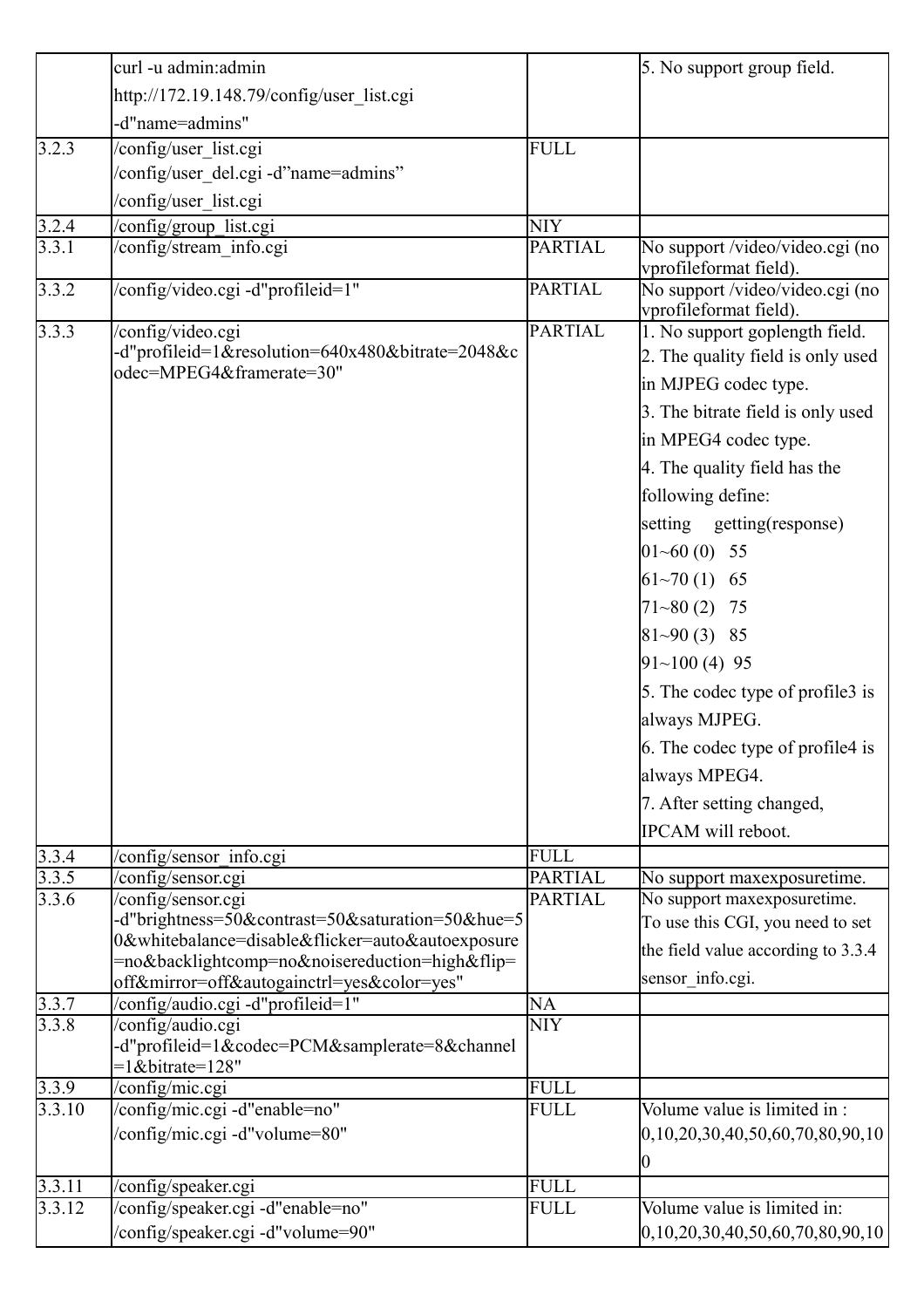|                 |                                                                                                |                            | 10                                           |
|-----------------|------------------------------------------------------------------------------------------------|----------------------------|----------------------------------------------|
| 3.3.13          | /config/sensor reset.cgi                                                                       | <b>NIY</b>                 |                                              |
| 3.3.14          | /config/stream auth.cgi                                                                        | <b>NIY</b>                 |                                              |
| 3.3.15          | /config/stream auth.cgi                                                                        | <b>NIY</b>                 |                                              |
| 3.4.1           | /config/network.cgi                                                                            | <b>NIY</b>                 |                                              |
| 3.4.2           | /config/network.cgi                                                                            | <b>NIY</b>                 | httpport range:                              |
|                 | -d"dhcp=on&ip=192.168.0.20&netmask=255.255.255.                                                |                            | $1 \sim 65535$                               |
|                 | 0&gateway=192.168.0.1&dns1=192.168.0.1&dns2=1                                                  |                            | httpexternalport range:                      |
|                 | 92.168.1.1&pppoe=on&pppoeuser=ryan&pppoepass=<br>ryan&ddns=on&ddnsprovider=dlinkddns&ddnshost= |                            | $1 \sim 65535$                               |
|                 | DLink-                                                                                         |                            | rtspport range:                              |
|                 | DDNS&ddnsuser=ryan ddns&ddnspass=ryan ddns&                                                    |                            | $1 \sim 65535$                               |
|                 | upnp=on&httpport=80&httpexternalport=80&rtspport                                               |                            |                                              |
|                 | =554&rtspexternalport=554"                                                                     |                            | rtspexternalport range:                      |
|                 |                                                                                                |                            | $1 \sim 65535$                               |
|                 |                                                                                                |                            | The httpport can't equal to                  |
|                 |                                                                                                |                            | rtspport.                                    |
|                 |                                                                                                |                            | The httpexternalport can't equal             |
|                 |                                                                                                |                            | to rtspexternalport.                         |
| 3.4.3           | /config/pppoe.cgi                                                                              | <b>FULL</b>                |                                              |
| 3.4.4           | config/pppoe.cgi                                                                               | <b>FULL</b>                | 1. User name maximum length:                 |
|                 | -d"pppoe=on&user=pppoe_ryan&pass=pppoe_ryan"                                                   |                            | 32 characters.                               |
|                 |                                                                                                |                            | User name minimum length: 1                  |
|                 |                                                                                                |                            | character.                                   |
|                 |                                                                                                |                            | 2. Password maximum length:                  |
|                 |                                                                                                |                            | 60 characters.                               |
|                 |                                                                                                |                            |                                              |
|                 |                                                                                                |                            | Password minimum length: 1                   |
|                 |                                                                                                |                            | character.                                   |
| 3.4.5           | /config/ddns.cgi                                                                               | <b>NIY</b>                 |                                              |
| 3.4.6           | /config/ddns.cgi                                                                               | <b>NIY</b>                 | 1. Please reference the providers            |
|                 | -d"ddns=on&provider=dyndns&host=DynDNS&user=<br>ddns ryan&pass=ZGRuc19yeWFu "                  |                            | field in the 3.4.5 for provider<br>argument. |
|                 |                                                                                                |                            | 2. Host name maximum length:                 |
|                 |                                                                                                |                            | 36 characters.                               |
|                 |                                                                                                |                            |                                              |
|                 |                                                                                                |                            | Host name minimum length: 1                  |
|                 |                                                                                                |                            | character.                                   |
| 3.4.7           | /config/upnp.cgi                                                                               | <b>FULL</b>                |                                              |
| 3.4.8           | 'config/upnp.cgi -d"upnpav=off&upnpcp=off"                                                     | <b>FULL</b>                |                                              |
| 3.4.9<br>3.4.10 | /config/httpport.cgi<br>/config/httpport.cgi -d"httpport=65535"                                | <b>FULL</b><br><b>FULL</b> |                                              |
|                 |                                                                                                |                            | httpport range:<br>$1 \sim 65535$            |
| 3.4.11          |                                                                                                | <b>FULL</b>                |                                              |
| 3.4.12          | /config/wireless.cgi<br>/config/wireless.cgi                                                   | <b>FULL</b>                |                                              |
|                 | -d"enable=on&mode=managed&essid= SL-                                                           |                            |                                              |
|                 | DIR655&auth=open&encryption=WEP&format=hex                                                     |                            |                                              |
|                 | &keylength=64&activekey=1&key1=0910757751"                                                     |                            |                                              |
|                 | /config/wireless.cgi                                                                           |                            |                                              |
|                 | -d"enable=on&mode=managed&essid=SL-                                                            |                            |                                              |
|                 | DIR655&auth=WPA2-                                                                              |                            |                                              |
|                 | PSK&encryption=AES&passphrase=0910757751"                                                      |                            |                                              |
|                 |                                                                                                |                            |                                              |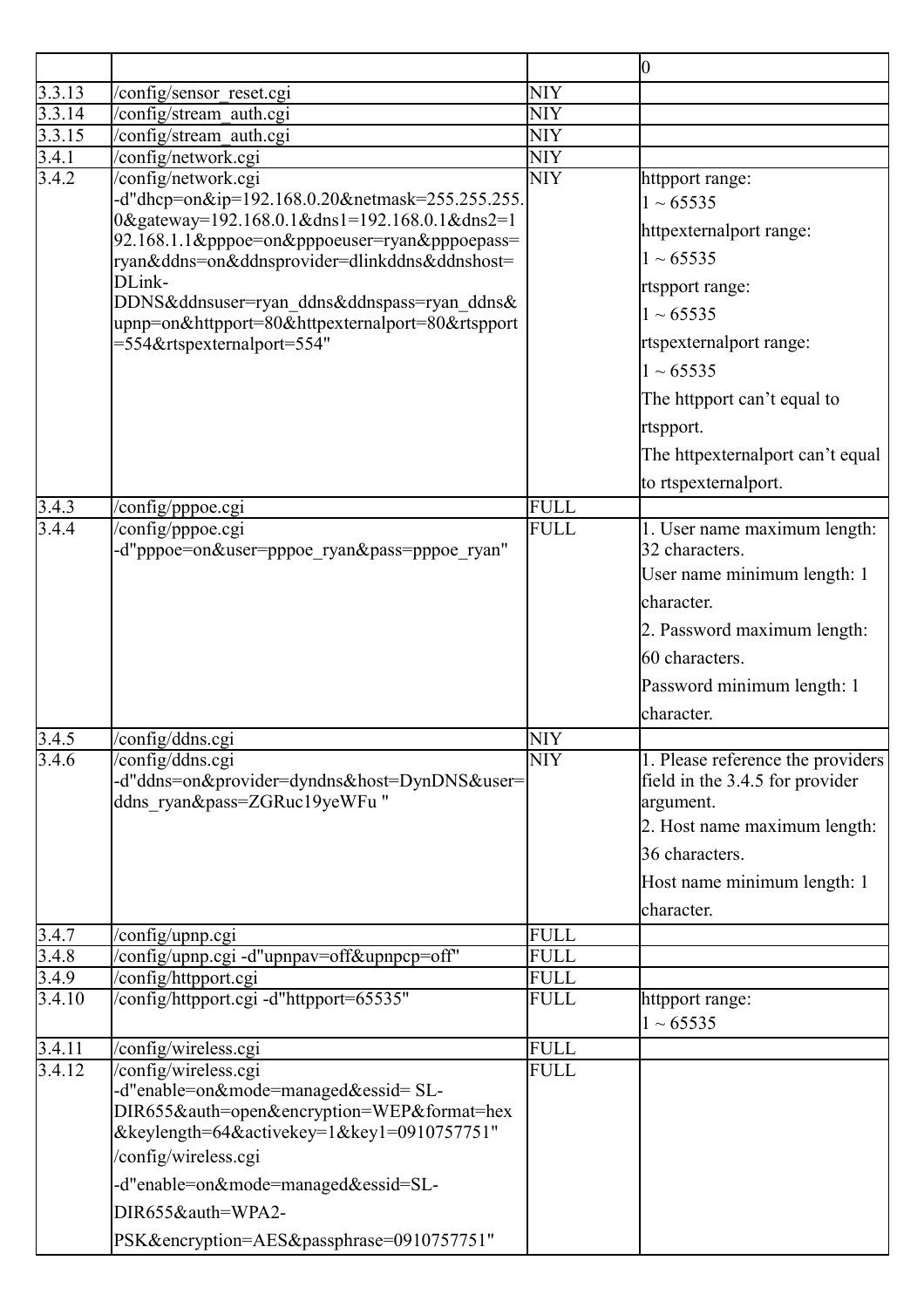| 3.4.13 | /config/wlansignal.cgi                          | <b>NIY</b>     |                                                                |
|--------|-------------------------------------------------|----------------|----------------------------------------------------------------|
| 3.4.14 | /config/wlansurvey.cgi                          | <b>NIY</b>     |                                                                |
| 3.5.1  | /config/motion.cgi                              | <b>FULL</b>    |                                                                |
| 3.5.2  | /config/motion.cgi                              | <b>FULL</b>    | 1. After the firmware 2425                                     |
|        | -d"enable=yes&mbmask=0123456789abcdeFFFFFFF     |                | version, you can set the hex                                   |
|        |                                                 |                | value in the mbmask field.                                     |
|        |                                                 |                | 2. One hex character indicates 4                               |
|        |                                                 |                | block in the motion detection                                  |
|        |                                                 |                | area. So, it has 16 various kind                               |
|        |                                                 |                | of presentation.                                               |
|        | FFFFF&sensitivity=80"                           |                | 3. sensitivity range: $0 \sim 100$                             |
| 3.5.3  | /cgi/admin/recorder.cgi                         | <b>PARTIAL</b> | no support byIn2                                               |
| 3.5.4  | /cgi/admin/recorder.cgiNIY                      | <b>NIY</b>     | no support by $\overline{ln2}$                                 |
| 3.5.5  | /cgi/admin/adv snapshot cont.cgi                | <b>PARTIAL</b> | no support byIn2                                               |
| 3.5.6  | /cgi/admin/adv_snapshot_cont.cgi                | <b>PARTIAL</b> | no support byIn2                                               |
| 3.5.7  |                                                 | <b>PARTIAL</b> | no support byIn2                                               |
|        | /cgi/admin/adv_do.cgi                           | <b>PARTIAL</b> |                                                                |
| 3.5.8  | /cgi/admin/adv do.cgi                           |                | no support byIn2                                               |
| 3.6.1  | /config/io.cgi                                  | <b>FULL</b>    |                                                                |
| 3.6.2  | /config/io.cgi -d"out1=on"                      | <b>FULL</b>    |                                                                |
| 3.6.3  | config/led.cgi                                  | <b>NIY</b>     |                                                                |
| 3.6.4  | /config/led.cgi -d"led=on"                      | <b>NIY</b>     |                                                                |
| 3.6.5  | /config/firmwareupgrade.cgi                     | <b>FULL</b>    |                                                                |
| 3.6.6  | /config/system_reboot.cgi -d"reboot=go"         | <b>FULL</b>    |                                                                |
| 3.6.7  | /config/system reset.cgi -d"reset=go"           | <b>FULL</b>    |                                                                |
| 3.6.8  | config/rs485.cgi                                | <b>NIY</b>     |                                                                |
| 3.6.9  | $/$ config/rs485.cgi –                          | NIY            | The minimum value of baudrate                                  |
|        | d"enable=yes&proto=PelcoD&devid=1&baudrate=24   |                | is 2400.                                                       |
|        | 00&databits=8&parity=None&stopbits=1&delaytime= |                | No support proto=custom mode.                                  |
|        | 2000"                                           |                | The home, up, down, left, right,                               |
|        |                                                 |                | stop, stoppattern, cmdname1,                                   |
|        |                                                 |                | emdname2, emdname3,                                            |
|        |                                                 |                |                                                                |
|        |                                                 |                | emdname4, emdstr1, emdstr2,                                    |
|        |                                                 |                | emdstr <sub>3</sub> and emdstr <sub>4</sub> field are          |
|        |                                                 |                | not supported.                                                 |
| 3.7.1  | /config/sdcard.cgi                              | <b>NIY</b>     |                                                                |
| 3.7.2  | /config/sdcard format.cgi                       | <b>NIY</b>     |                                                                |
| 3.7.3  | config/sdcard list.cgi                          | <b>NIY</b>     |                                                                |
| 3.7.4  | config/sdcard_download.cgi                      | <b>NIY</b>     |                                                                |
| 3.7.5  | /config/sdcard_delete.cgi                       | <b>NIY</b>     |                                                                |
| 4.1.1  | /image/jpeg.cgi                                 | <b>FULL</b>    | Input                                                          |
|        |                                                 |                | $\frac{\text{http://172.19.150.179}/\text{image}}{\text{pre}}$ |
|        |                                                 |                | g.cgi in IE browser and then you                               |
|        |                                                 |                | can see the picture in the                                     |
|        |                                                 |                | browser.                                                       |
| 4.1.2  | /video/mjpg.cgi -d"profileid=1"                 | <b>FULL</b>    | 1. Copy the following code to an                               |
|        |                                                 |                | empty HTML file, and then                                      |
|        |                                                 |                | open the HTML file with                                        |
|        |                                                 |                | Firefox or Safari browser.                                     |
|        |                                                 |                | $\text{thm}$                                                   |
|        |                                                 |                |                                                                |
|        |                                                 |                | $<$ body>                                                      |
|        |                                                 |                | $\leq$ img                                                     |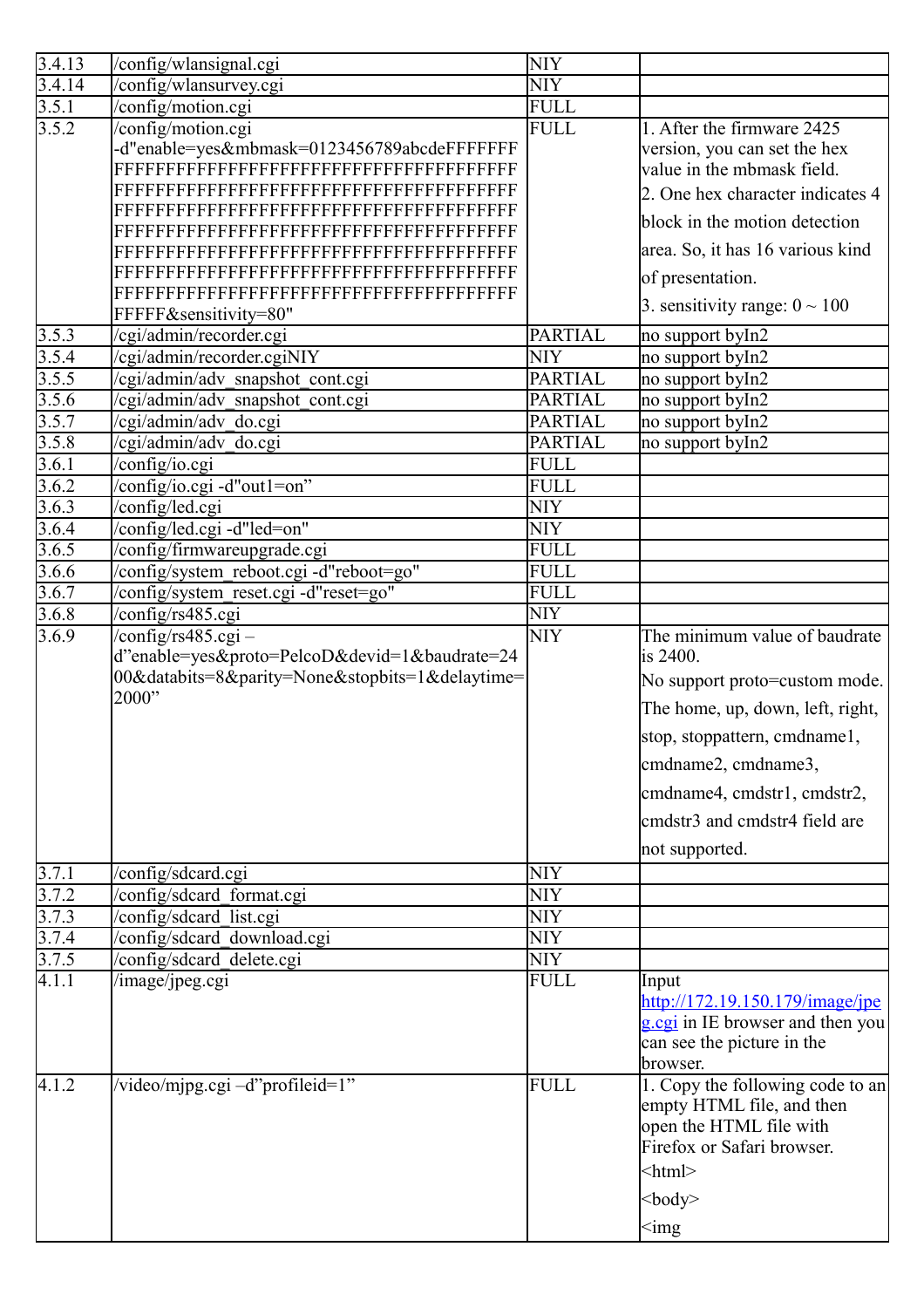|                       |                                                                                               |                | src="http://172.19.150.179/vide                 |
|-----------------------|-----------------------------------------------------------------------------------------------|----------------|-------------------------------------------------|
|                       |                                                                                               |                | $o/mjpg.cgi''$ />                               |
|                       |                                                                                               |                |                                                 |
|                       |                                                                                               |                | $\langle \text{body} \rangle$                   |
|                       |                                                                                               |                | $<$ /html>                                      |
|                       |                                                                                               |                | 2. If the specific profile is not               |
|                       |                                                                                               |                | motion JPEG codec type, then it                 |
|                       |                                                                                               |                | sends the next profile which has                |
|                       |                                                                                               |                |                                                 |
|                       |                                                                                               |                | motion JPEG codec type.                         |
| 4.1.3                 | /video/MP4V-ES.cgi                                                                            | FULL           |                                                 |
| 4.1.4                 | /video/ACVS.cgi -d"profileid=1"                                                               | <b>FULL</b>    | 1. If the specific profile is not               |
|                       |                                                                                               |                | MPEG4 codec type, then it sends                 |
|                       |                                                                                               |                | the next profile which has<br>MPEG4 codec type. |
| $4.\overline{1.5}$    | /audio/ACAS.cgi                                                                               | <b>FULL</b>    |                                                 |
| 4.1.6                 | /video/video.cgi                                                                              | <b>NIY</b>     |                                                 |
| 4.1.7                 | /dev/speaker.cgi?client= <mac address="" client="" of="" side=""></mac>                       | FULL           | NO need "client" parameter.                     |
| 4.1.8                 | video/ACVS-H264.cgi                                                                           | <b>FULL</b>    |                                                 |
| 4.1.9                 | /audio/x-wave.cgi                                                                             | <b>FULL</b>    |                                                 |
| 4.1.10                | /audio/audio.cgi                                                                              | <b>NIY</b>     |                                                 |
|                       | /config/ptz_info.cgi                                                                          | FULL           |                                                 |
| $\frac{5.1.1}{5.1.2}$ | /config/ptz_pos.cgi                                                                           | <b>FULL</b>    |                                                 |
| 5.1.3                 | config/ptz_step.cgi                                                                           | <b>NA</b>      |                                                 |
| 5.1.4                 | /config/ptz_step.cgi -d"pstep=5&tstep=5"                                                      | <b>NA</b>      |                                                 |
| 5.1.5                 | /config/ptz_preset_list.cgi                                                                   | <b>FULL</b>    |                                                 |
| 5.1.6                 | /config/ptz preset.cgi-d"name=left end&act=add"                                               | <b>FULL</b>    |                                                 |
|                       | /config/ptz preset.cgi -d"name=home&act=go"                                                   |                |                                                 |
|                       | /config/ptz preset.cgi -d"name=right end&act=del"                                             |                |                                                 |
| $\sqrt{5.1.7}$        | $\sqrt{\text{config/ptz}}$ move.cgi -d"p=148&t=-42"                                           | <b>NIY</b>     |                                                 |
|                       | $\sqrt{\text{config/ptz}}$ move.cgi -d"p=-102&t=0"                                            |                |                                                 |
|                       | $\sqrt{\text{config/ptz}}$ move.cgi -d"p=24&t=0"                                              |                |                                                 |
| $\overline{5.1.8}$    | $\sqrt{\text{config/ptz} \cdot \text{move} \cdot \text{rel.cgi} - d\text{up}} = 32 \& t = 32$ | <b>NIY</b>     |                                                 |
|                       | /config/ptz_move_rel.cgi -d"p=-32&t=-32"                                                      |                |                                                 |
| 5.1.9                 | /config/ptz home.cgi -d"act=get"                                                              | <b>FULL</b>    |                                                 |
|                       |                                                                                               |                | Use ptz_info.cgi to get<br>boundary.            |
|                       | /config/ptz home.cgi -d"act=set&p=148&t=-42"                                                  |                |                                                 |
|                       | 'config/ptz home.cgi -d"act=go"                                                               |                |                                                 |
|                       | /config/ptz_home.cgi -d"act=reset"                                                            |                |                                                 |
| 5.1.10                | /config/auto patrol.cgi -d"act=go"                                                            | <b>PARTIAL</b> | Does not stop                                   |
| 5.1.11                | /config/auto_pan.cgi -d"act=go"                                                               | <b>PARTIAL</b> | Does not stop                                   |
| $\sqrt{5.1.12}$       | config/config auto patrol.cgi                                                                 | <b>FULL</b>    |                                                 |
| 5.1.13                | -d"presets=leftend,rightend,lefttop,righttop"                                                 | <b>FULL</b>    |                                                 |
| 5.1.14                | /config/focus_type.cgi<br>/config/manual_focus.cgi                                            | <b>FULL</b>    |                                                 |
| 5.2.1                 | /config/rs485_do.cgi -d"direction=5&speed=10"                                                 | <b>NA</b>      | No support the direction value                  |
|                       |                                                                                               |                | 10, 11, 12 and 13 in custom                     |
|                       |                                                                                               |                | mode (proto=custom).                            |
|                       |                                                                                               |                | The wide, tele, focus far and                   |
|                       |                                                                                               |                | focus near direction is only                    |
|                       |                                                                                               |                |                                                 |
|                       |                                                                                               |                | supported in video server.                      |
| 6.1.1                 | /config/notify.cgi                                                                            | <b>PARTIAL</b> | Only support mdv#, md#, and<br>input# fields.   |